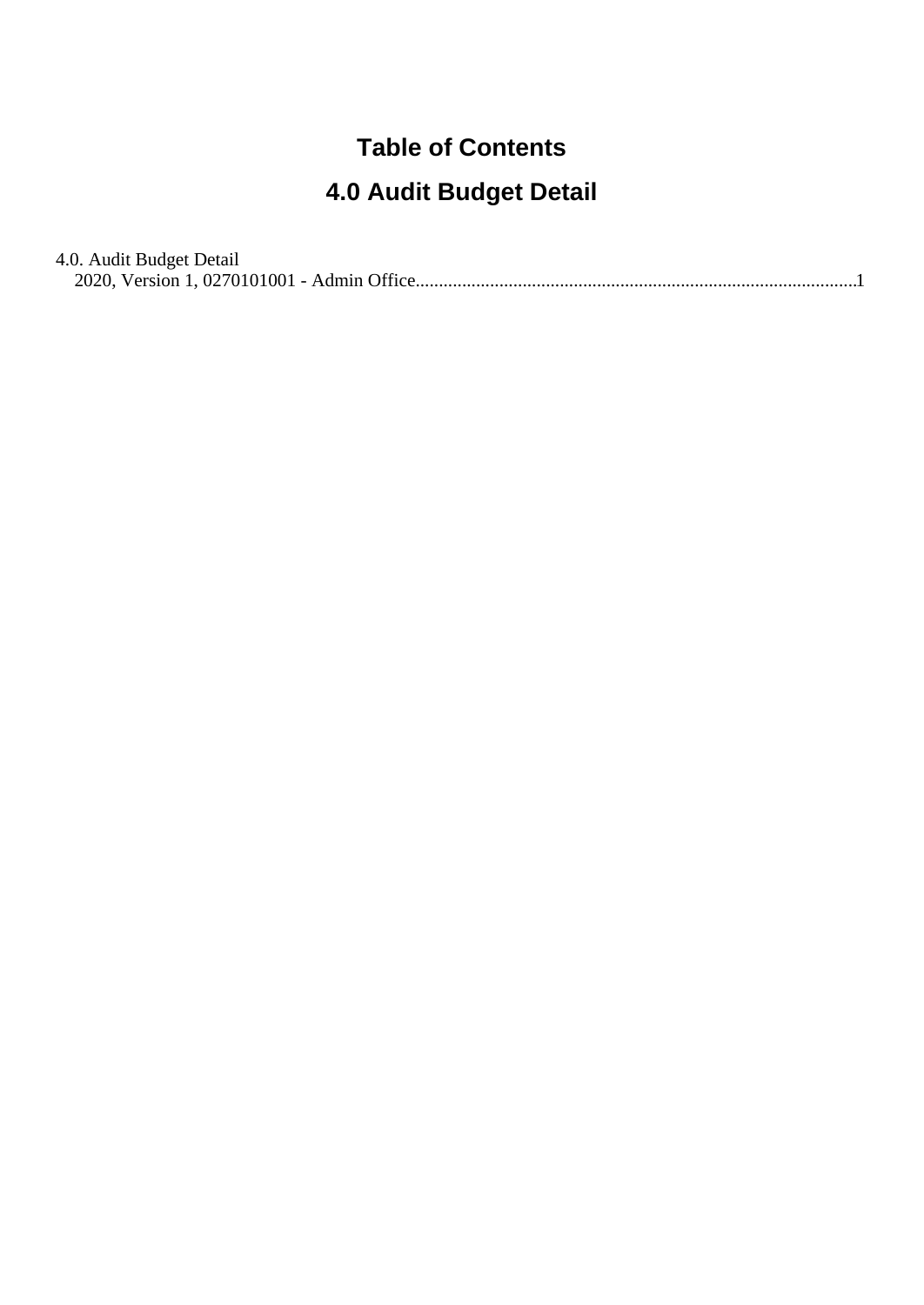<span id="page-1-0"></span>

| 0270101001 - Admin Office                                                      | 60,703,670 |
|--------------------------------------------------------------------------------|------------|
| 11001 - Central GoG & CF                                                       | 60,657,463 |
| 400101 - Deepen democratic governance                                          | 3,400,000  |
| 02702 - Civic Education                                                        | 3,400,000  |
| 02702002 - Deepening And Sustaining Civic Awareness                            | 3,200,000  |
| <b>Unspecified Project</b>                                                     | 3,200,000  |
| 027003 - Promotion of Peace and Good citizenship                               | 3,200,000  |
| 22107 - Training, Seminar and Conference Cost                                  | 3,200,000  |
| 2210711 - Public Education and Sensitization                                   | 3,200,000  |
| 02702003 - Patriotism and Good citizenship                                     | 200,000    |
| <b>Unspecified Project</b>                                                     | 200,000    |
| 027003 - Promotion of Peace and Good citizenship                               | 200,000    |
| 22107 - Training, Seminar and Conference Cost                                  | 200,000    |
| 2210711 - Public Education and Sensitization                                   | 200,000    |
| 460101 - 16.5 Substantially reduce corruption and bribery in all their forms   | 4,036,420  |
| 02701 - Management and Administration                                          | 4,036,420  |
| 02701001 - General Administration And Human Resource                           | 3,636,420  |
| 0198001 - Const.& Cmplt'n of off 3-Stry Blk at Ho for Nat. Comm. for Civic Edu | 200,000    |
| <b>Unspecified Project</b>                                                     | 3,436,420  |
| 0198<br>086302 - Acquisition of Immovable and Movable Assets<br>001            | 200,000    |
| 31112 - Nonresidential buildings                                               | 200,000    |
| 3111255 - WIP - Office Buildings                                               | 200,000    |
| Uns<br>085101 - Internal management of the organisation<br>pecif               | 3,436,420  |
| 22101 - Materials and Office Consumables                                       | 264,000    |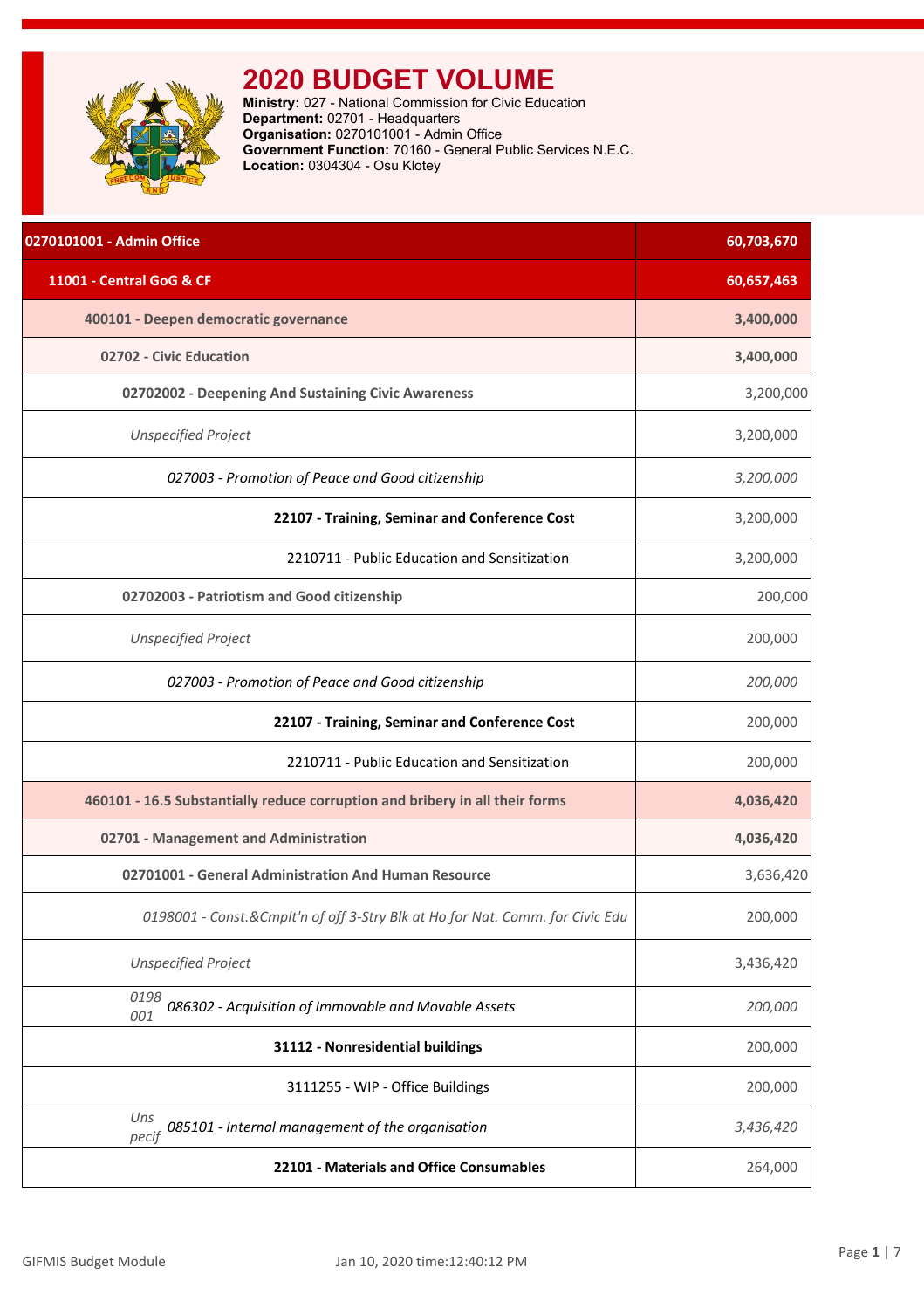

| 2210101 - Printed Material and Stationery             | 200,000 |
|-------------------------------------------------------|---------|
| 2210102 - Office Facilities, Supplies and Accessories | 35,000  |
| 2210103 - Refreshment Items                           | 10,000  |
| 2210107 - Electrical Accessories                      | 10,000  |
| 2210111 - Other Office Materials and Consumables      | 9,000   |
| 22102 - Utilities                                     | 640,000 |
| 2210201 - Electricity charges                         | 200,000 |
| 2210202 - Water                                       | 80,000  |
| 2210203 - Telecommunications                          | 150,000 |
| 2210204 - Postal Charges                              | 54,000  |
| 2210205 - Sanitation Charges                          | 150,000 |
| 2210206 - Armed Guard and Security                    | 6,000   |
| 22103 - General Cleaning                              | 24,000  |
| 2210301 - Cleaning Materials                          | 24,000  |
| 22104 - Rentals/Lease                                 | 154,000 |
| 2210401 - Office Accommodations                       | 154,000 |
| 22105 - Travel and Transport                          | 833,427 |
| 2210502 - Maintenance and Repairs - Official Vehicles | 373,427 |
| 2210503 - Fuel and Lubricants - Official Vehicles     | 360,000 |
| 2210511 - Local travel cost                           | 100,000 |
| 22106 - Repairs and Maintenance                       | 276,293 |
| 2210602 - Repairs of Residential Buildings            | 40,000  |
| 2210603 - Repairs of Office Buildings                 | 153,793 |
| 2210606 - Maintenance of General Equipment            | 62,500  |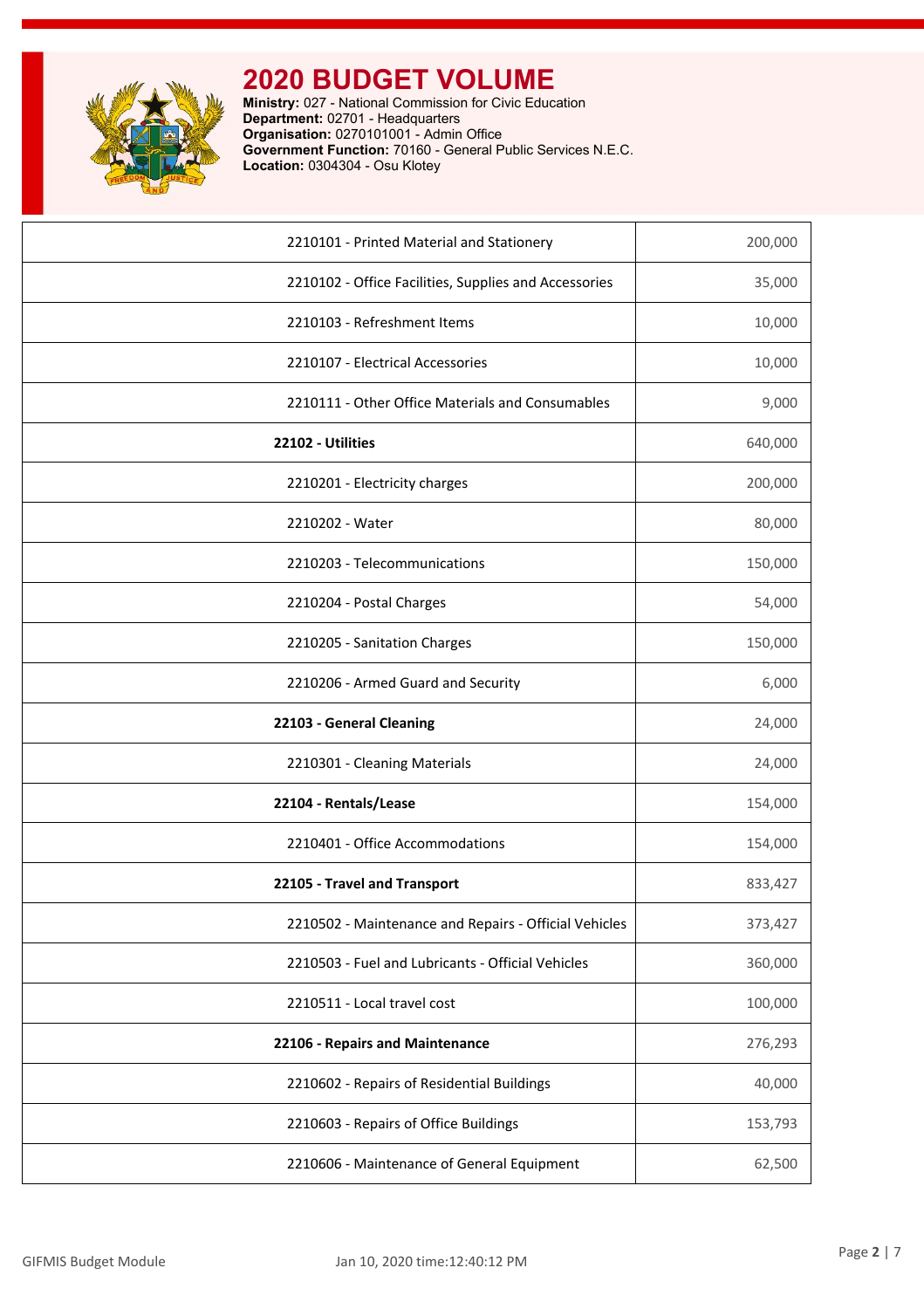

| 2210622 - Maintenance of Computer Software           | 20,000  |
|------------------------------------------------------|---------|
| 22107 - Training, Seminar and Conference Cost        | 250,000 |
| 2210709 - Seminars/Conferences/Workshops - Domes     | 250,000 |
| 22111 - Other Charges and Fees                       | 7,200   |
| 2211101 - Bank Charges                               | 7,200   |
| 22113 - Insurance Premium                            | 37,500  |
| 2211303 - Insurance of Property, Plant and Equipment | 37,500  |
| 27311 - Employer social benefits in cash             | 150,000 |
| 2731102 - Staff Welfare Expenses                     | 150,000 |
| 31121 - Transport equipment                          | 700,000 |
| 3112101 - Motor Vehicle                              | 700,000 |
| 31131 - Infrastructure Assets                        | 100,000 |
| 3113108 - Furniture and Fittings                     | 100,000 |
| 02701002 - Finance                                   | 100,000 |
| <b>Unspecified Project</b>                           | 100,000 |
| 085901 - Treasury and Accounting Activities          | 100,000 |
| 22107 - Training, Seminar and Conference Cost        | 100,000 |
| 2210709 - Seminars/Conferences/Workshops - Domes     | 100,000 |
| 02701003 - Research, Gender & Equality               | 150,000 |
| <b>Unspecified Project</b>                           | 150,000 |
| 085801 - Research and Development                    | 150,000 |
| 22107 - Training, Seminar and Conference Cost        | 150,000 |
| 2210709 - Seminars/Conferences/Workshops - Domes     | 150,000 |
| 02701004 - Communication and Corporate Affairs       | 150,000 |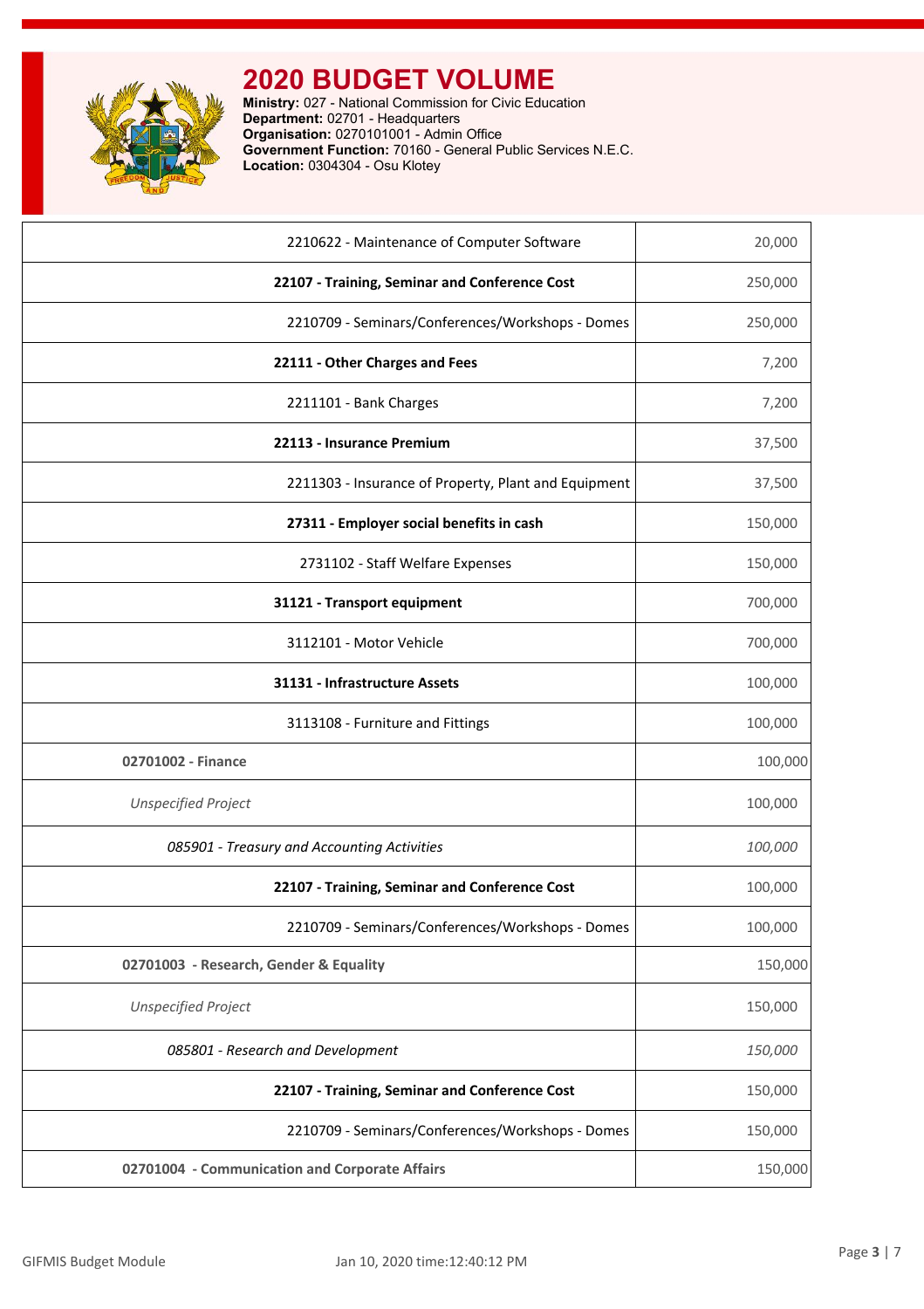

| <b>Unspecified Project</b>                                                | 150,000    |
|---------------------------------------------------------------------------|------------|
| 086203 - Information, Education and Communication                         | 150,000    |
| 22107 - Training, Seminar and Conference Cost                             | 150,000    |
| 2210709 - Seminars/Conferences/Workshops - Domes                          | 150,000    |
| 520401 - 4.7 Ensure all learners acq. know. & skills, to prom. sust. dev. | 580,000    |
| 02702 - Civic Education                                                   | 580,000    |
| 02702001 - constitutional Awareness Creation                              | 580,000    |
| <b>Unspecified Project</b>                                                | 580,000    |
| 027002 - Awareness Creation and sustenance on good Governance and d       | 580,000    |
| 22107 - Training, Seminar and Conference Cost                             | 580,000    |
| 2210711 - Public Education and Sensitization                              | 580,000    |
| <b>Unspecified Policy</b>                                                 | 52,641,043 |
| 02701 - Management and Administration                                     | 17,959,338 |
| 02701001 - General Administration And Human Resource                      | 16,556,618 |
| <b>Unspecified Project</b>                                                | 16,556,618 |
| <b>Unspecified Operations</b>                                             | 16,556,618 |
| 2111001 - Established Post                                                | 3,222,517  |
| 21111 - Non Established Post                                              | 2,116,878  |
| 2111104 - Recruitment                                                     | 2,116,878  |
| 21112 - Other Allowances                                                  | 10,451,513 |
| 2111201 - Motorbike Allowance                                             | 18,480     |
| 2111202 - Bicycle Maintenance Allowance                                   | 6,384      |
| 2111203 - Car Maintenance Allowance                                       | 647,640    |
| 2111204 - Bereavement Allowance                                           | 84,000     |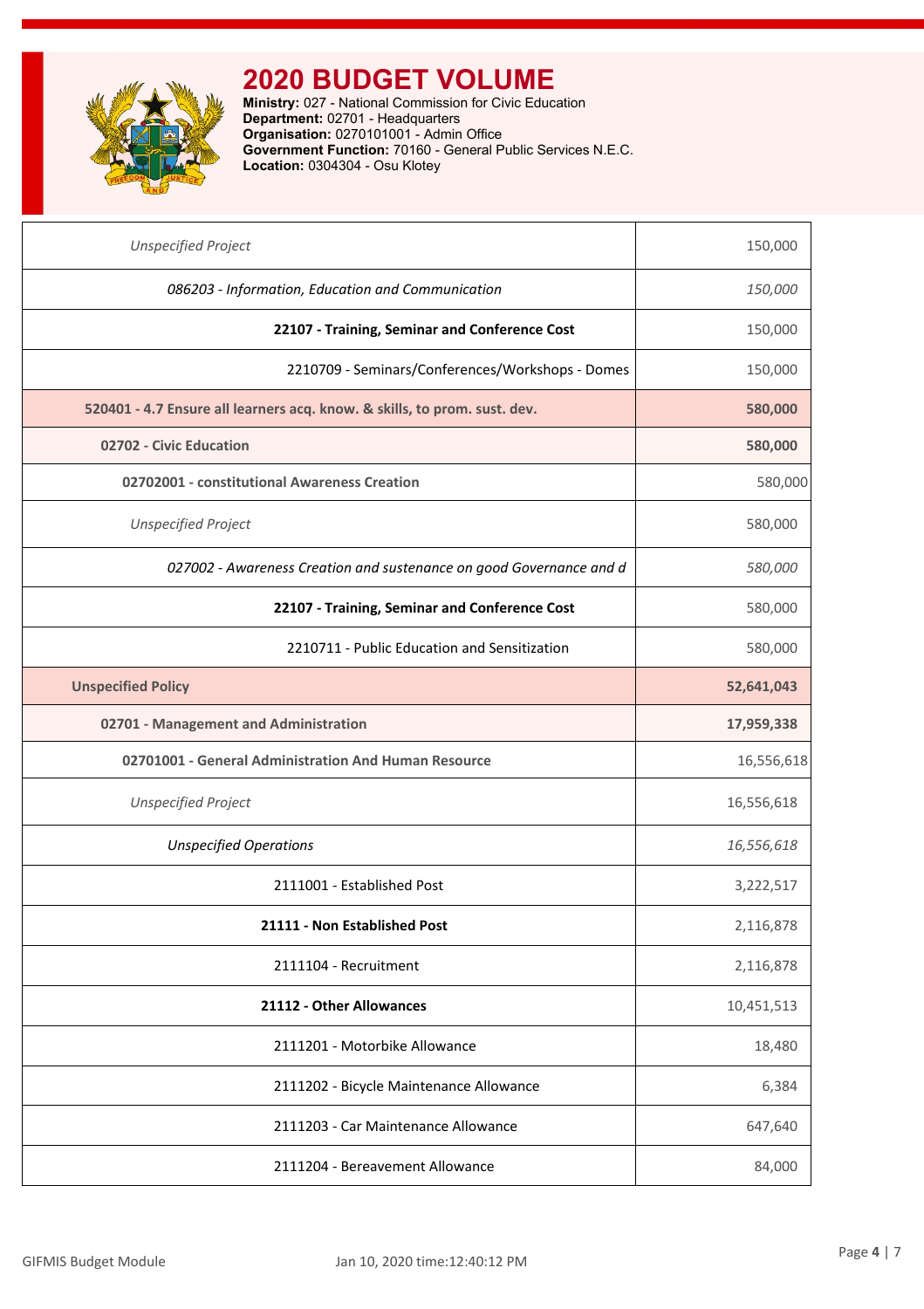

| 2111208 - Funeral Grants               | 46,200    |
|----------------------------------------|-----------|
| 2111213 - Watchman Allowance           | 274,344   |
| 2111223 - Basic PE Related Allowances  | 7,014,341 |
| 2111227 - Clothing Allowance           | 120,557   |
| 2111229 - Acting Allowance             | 230,400   |
| 2111233 - Entertainment Allowance      | 120,557   |
| 2111234 - Fuel Allowance               | 402,408   |
| 2111235 - Guide Allowance              | 5,835     |
| 2111236 - Housing Subsidy/Allowance    | 254,638   |
| 2111238 - Overtime Allowance           | 214,000   |
| 2111239 - Tools Allowance              | 3,360     |
| 2111243 - Transfer Grants              | 742,527   |
| 2111245 - Domestic Servants Allowance  | 126,739   |
| 2111247 - Utility Allowance            | 139,104   |
| 21115 - Compensation Arrears           | 765,710   |
| 2111501 - Established Post Arrears     | 765,710   |
| 02701002 - Finance                     | 641,286   |
| <b>Unspecified Project</b>             | 641,286   |
| <b>Unspecified Operations</b>          | 641,286   |
| 2111001 - Established Post             | 641,286   |
| 02701003 - Research, Gender & Equality | 370,578   |
| <b>Unspecified Project</b>             | 370,578   |
| <b>Unspecified Operations</b>          | 370,578   |
| 2111001 - Established Post             | 370,578   |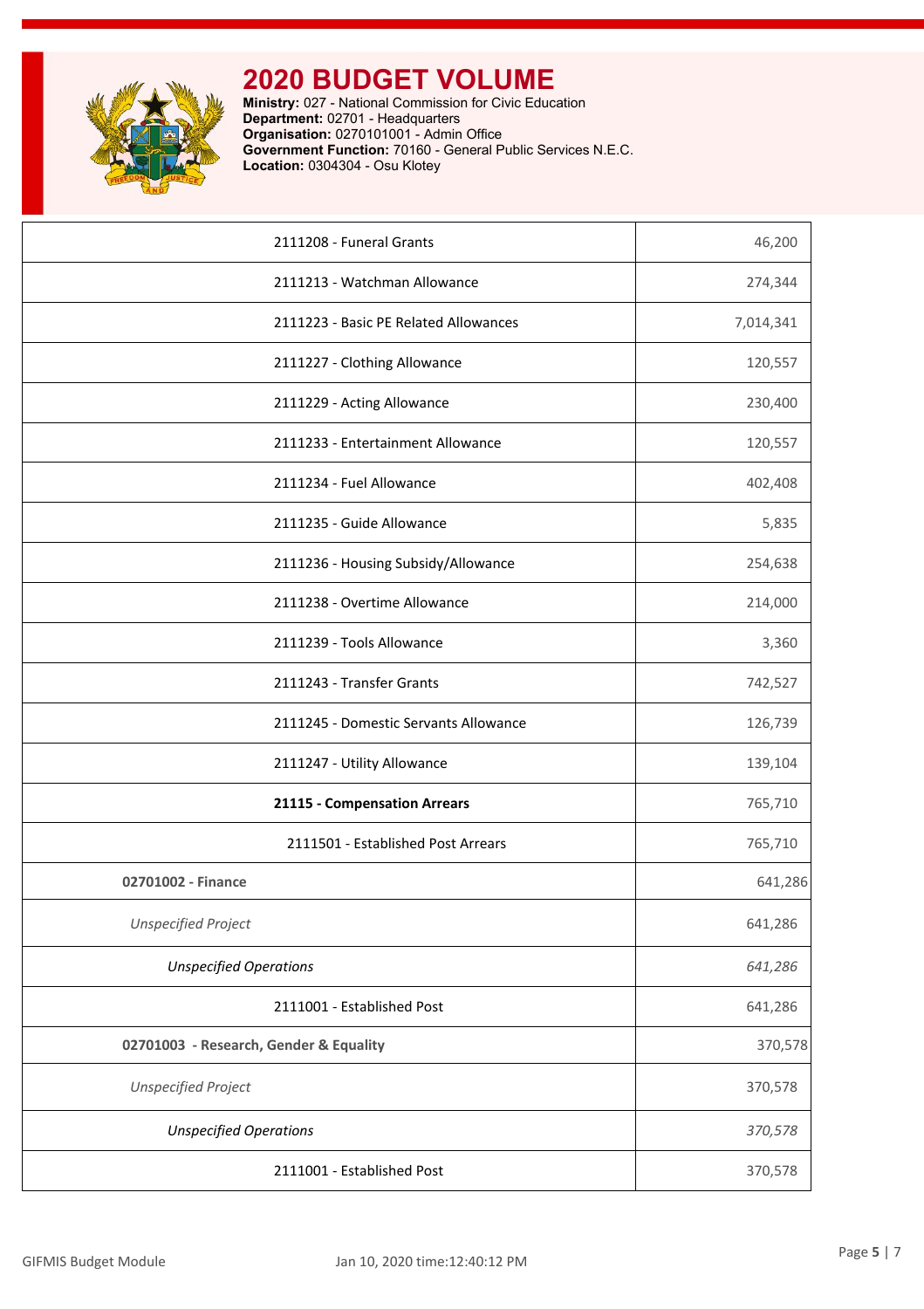

| 02701004 - Communication and Corporate Affairs      | 390,856    |
|-----------------------------------------------------|------------|
| <b>Unspecified Project</b>                          | 390,856    |
| <b>Unspecified Operations</b>                       | 390,856    |
| 2111001 - Established Post                          | 390,856    |
| 02702 - Civic Education                             | 34,681,706 |
| 02702001 - constitutional Awareness Creation        | 11,614,651 |
| <b>Unspecified Project</b>                          | 11,614,651 |
| <b>Unspecified Operations</b>                       | 11,614,651 |
| 2111001 - Established Post                          | 11,614,651 |
| 02702002 - Deepening And Sustaining Civic Awareness | 11,640,032 |
| <b>Unspecified Project</b>                          | 11,640,032 |
| <b>Unspecified Operations</b>                       | 11,640,032 |
| 2111001 - Established Post                          | 11,583,879 |
| 21111 - Non Established Post                        | 56,153     |
| 2111104 - Recruitment                               | 56,153     |
| 02702003 - Patriotism and Good citizenship          | 11,427,022 |
| <b>Unspecified Project</b>                          | 11,427,022 |
| <b>Unspecified Operations</b>                       | 11,427,022 |
| 2111001 - Established Post                          | 11,427,022 |
| 13402 - Donor Pooled                                | 46,207     |
| 400101 - Deepen democratic governance               | 46,207     |
| 02702 - Civic Education                             | 46,207     |
| 02702002 - Deepening And Sustaining Civic Awareness | 46,207     |
| <b>Unspecified Project</b>                          | 46,207     |